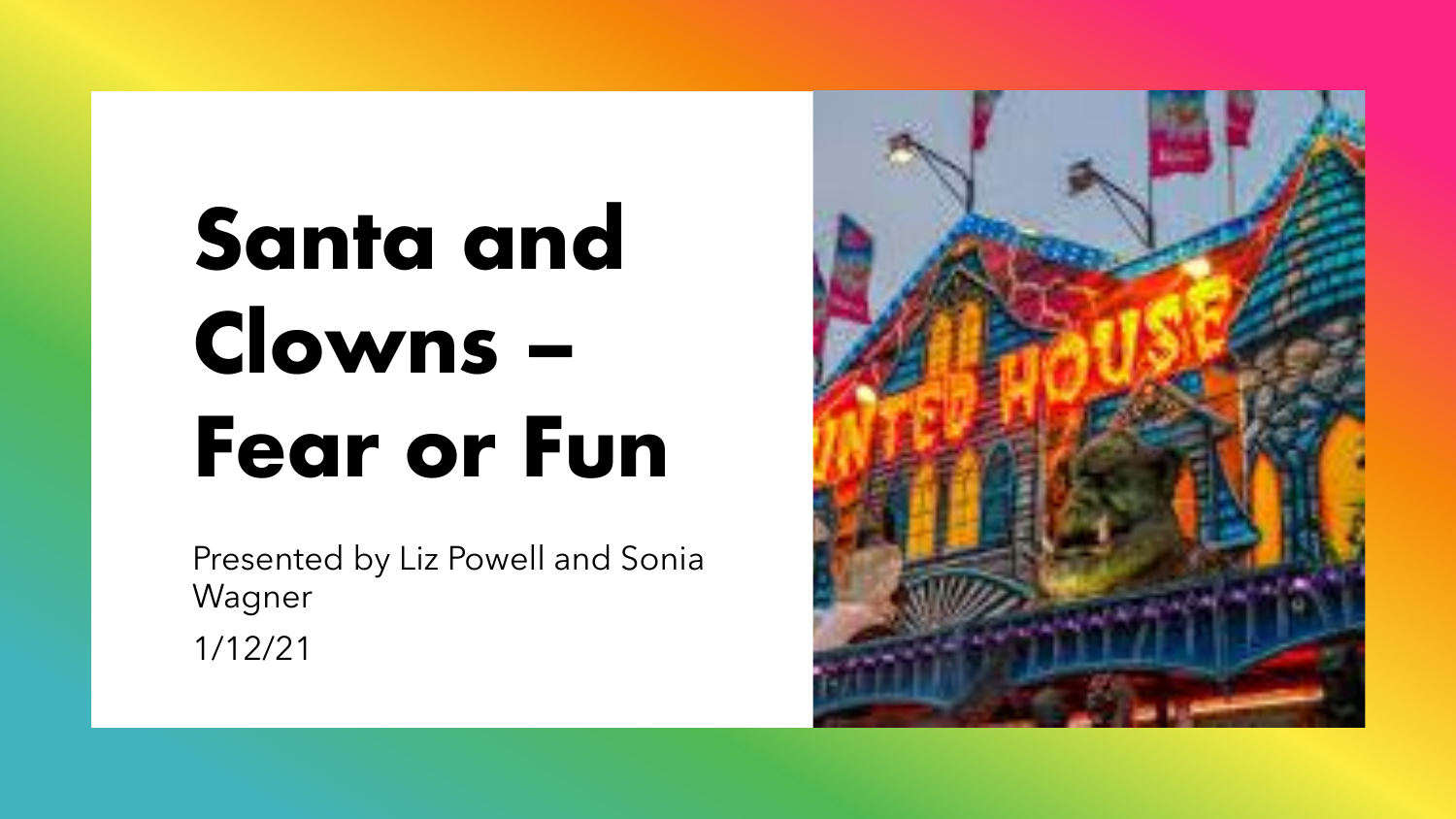

## The Fearful Child

### Contributing factors:

- Genetics more sensitive and emotional
- An anxious parent
- Overprotective parenting dependent child may be more likely to feel anxious
- Stressful events parental separation and trauma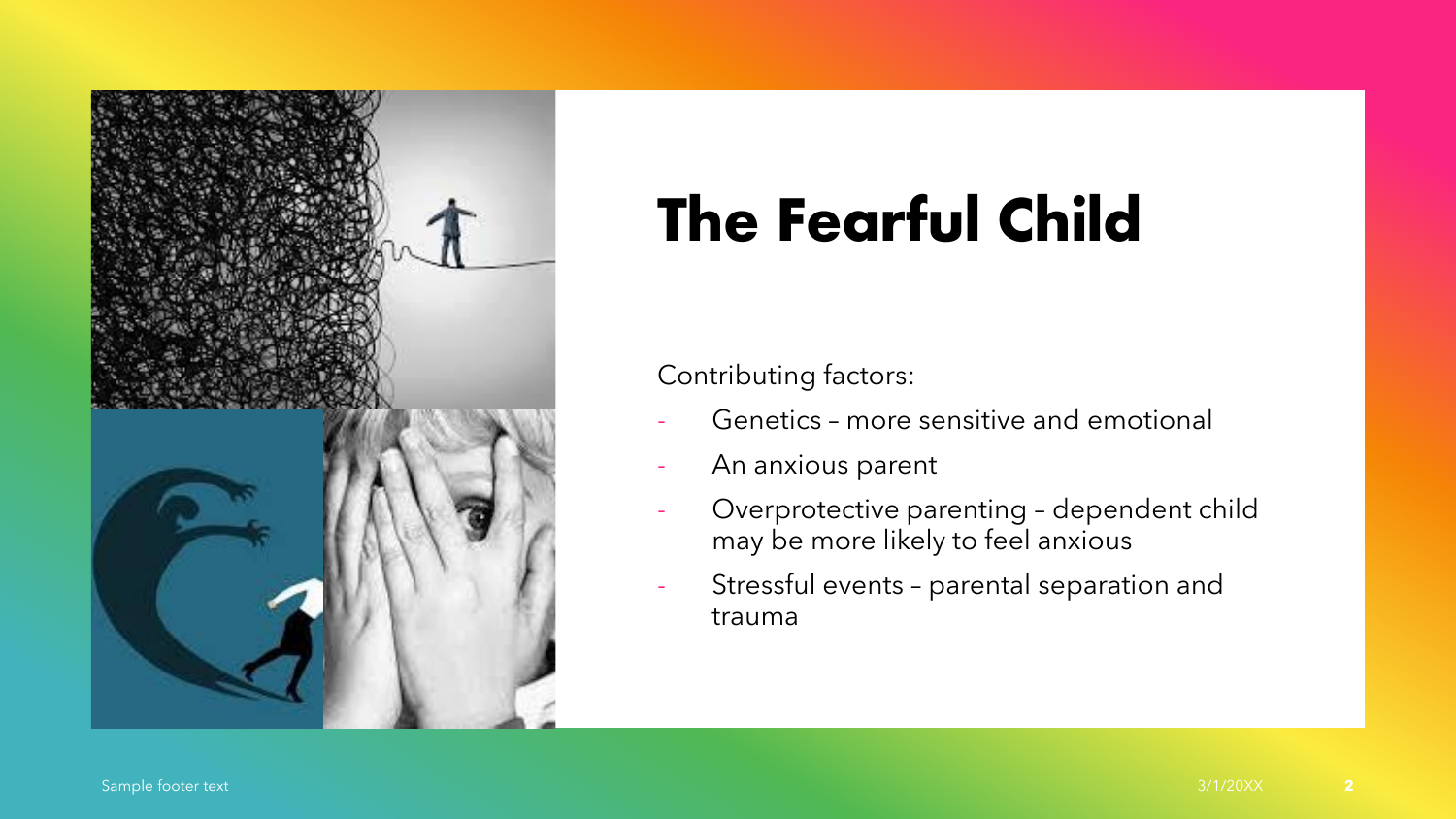

# The Science of Fear

**[Source](https://lifesupportscounselling.com.au/blog/understanding-overcoming-fear/)**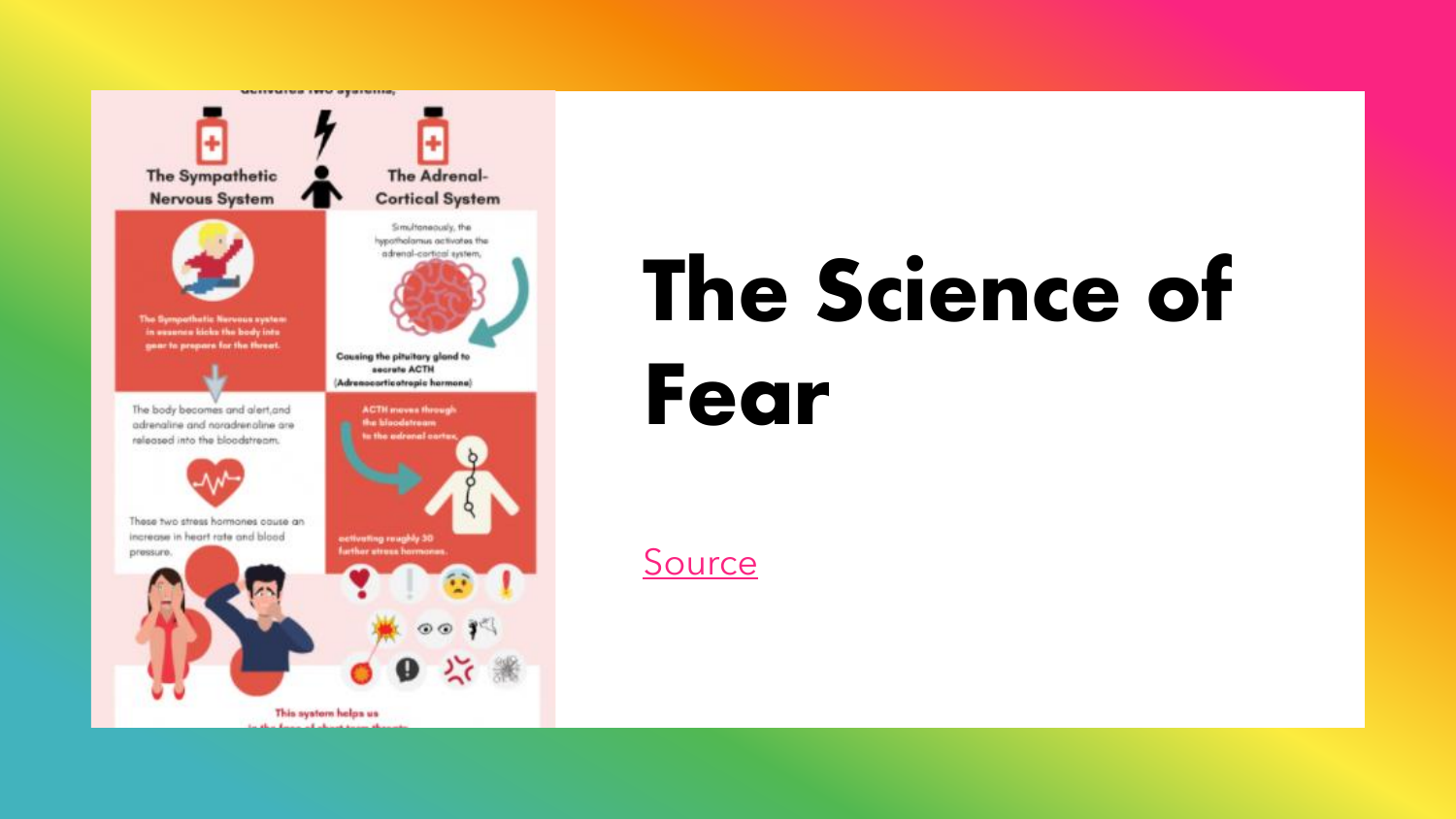## Common Fears

### **Babies**

- Separation anxiety 6months +
- + Help them get to know other people from the safety of your lap
- + Announce when you are leaving and returning to the room
- + Don't let them cry it out
- + Reassure them with a calm and confident expression

## **Toddlers**

- + Fear of being overwhelmed by big emotions eg anger
- + Limited understanding of size like gaps, plugs, toilets
- + Help them get used to a fear slowly, and talk about the fear, don't confront the fear

## **School Age**

- + Fears grow from fears of the dark or death to ghosts and monsters
- + Validate and talk it through, offering information slowly and gently, giving them control eg look at pictures of dogs before looking at a tied up dog
- + Daily routines help provide stability and security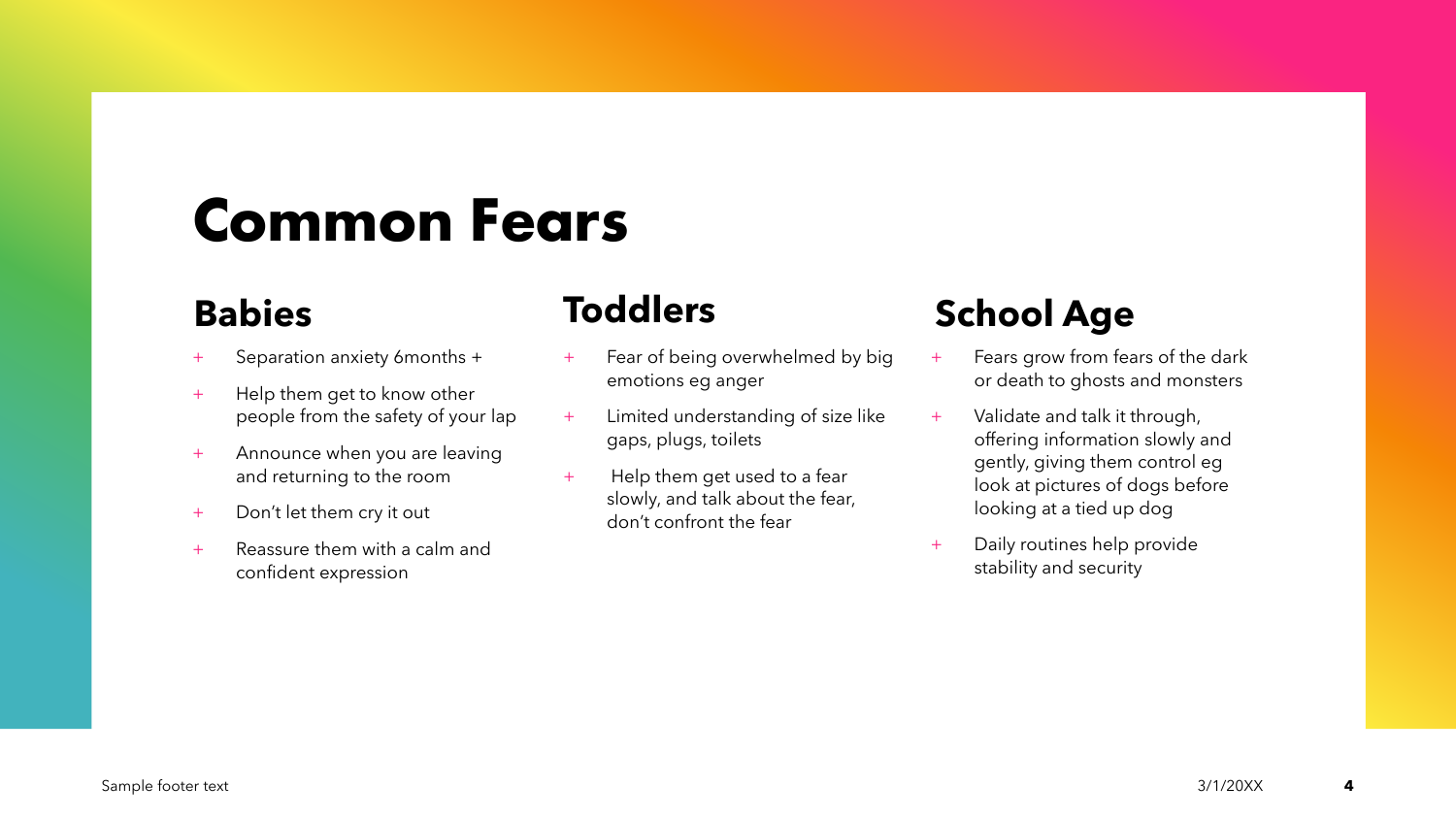

- Santaphobia Strange man that watches your behaviour all year round and breaks into your house
	- Strange man that parents hand the child over to
	- Fear of strangers develops at 6months+
	- Predominantly affects children under 5 who can't communicate their fears clearly by covering their eyes or plugging their ears
	- 50% learn the truth from someone who is not a parent

### **Solutions**

- Introduce Santa at quieter times of the year
- Give your child control over saying no to things they don't like, such as a photo with Santa or how they meet with relatives (eg kiss, cuddle or handshake)
- Respect and acknowledge their fear
- Introduce other coping mechanisms
- Approach things thoughtfully eg presents in cubby house or shed, rather than allowing a "stranger" into the house
- Ask the children what is important for them at Christmas what they want might surprise you eg McDonalds
- Ask questions around 9-10yo about whether Santa is real decide what and how you want to tell them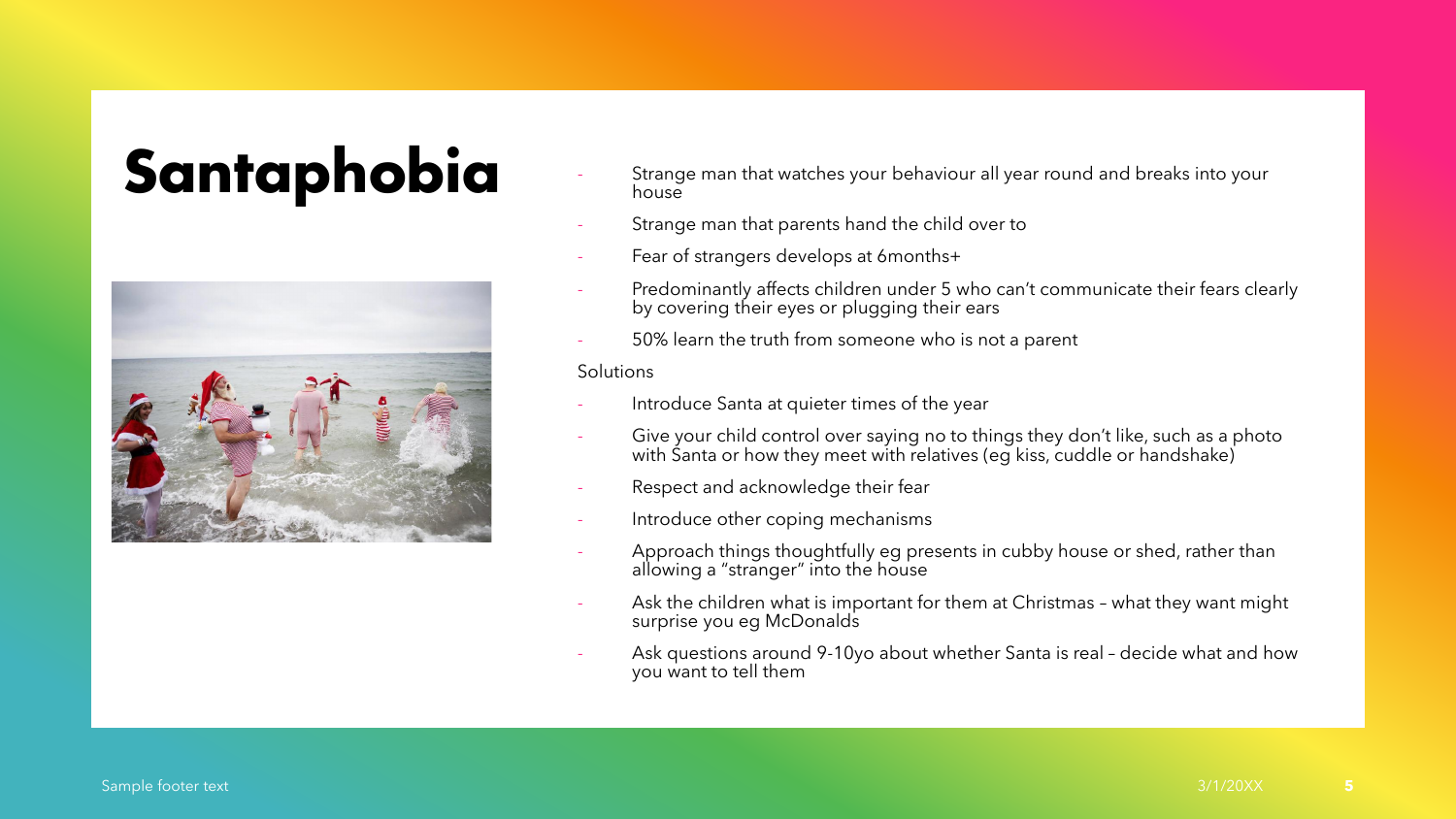

Source: Choosi & Coredata Home Fears Survey November 2018 - n= 1000 Choosi:

## Break- Ins Increase

**[Source](https://www.choosi.com.au/blog/lifestyle/home-fears-report)**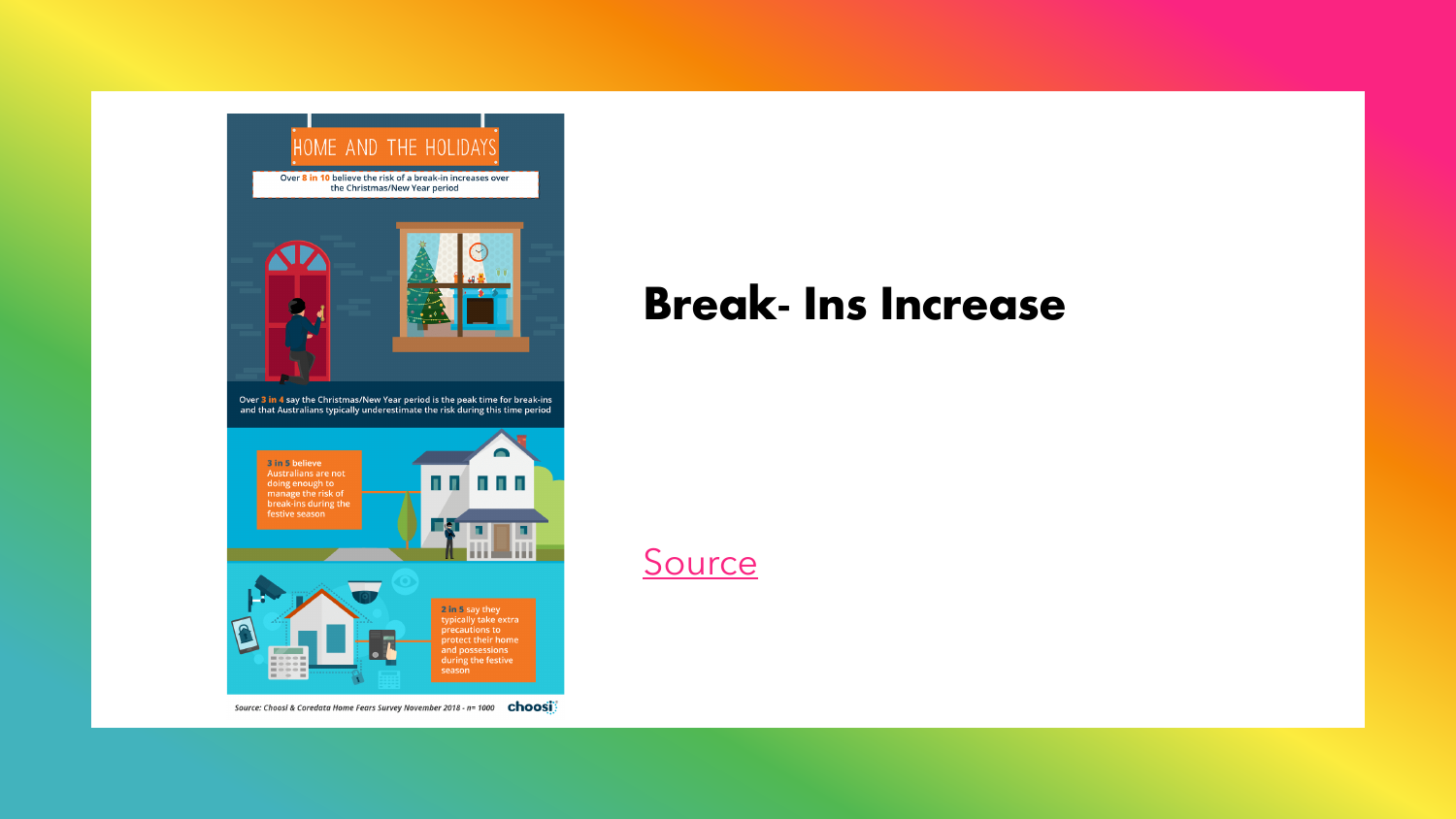## Coulrophobia Fear of clowns in person or in pictures



- 
- Fear colorful makeup where facial features are disguised and distorted
- Associated with feelings of distrust and mixed feelings: can be exacerbated due to trauma
- Other symptoms: sweating, nausea, trembling, pale skin, fast breatihing and heart rate, feeling terrorized
- Try to avoid exposure: birthday parties, Halloween, circus, fairs, fast food, TV, billboards
- Affects children as young as 3
- Affects more females
- Reported to affect up to 8% of people
- May affect quality of life and require exposure therapy, psychotherapy to talk therapy and CBT
- Breathing and relaxation techniques may help
- Anti Anxiety medication may help in situations like Halloween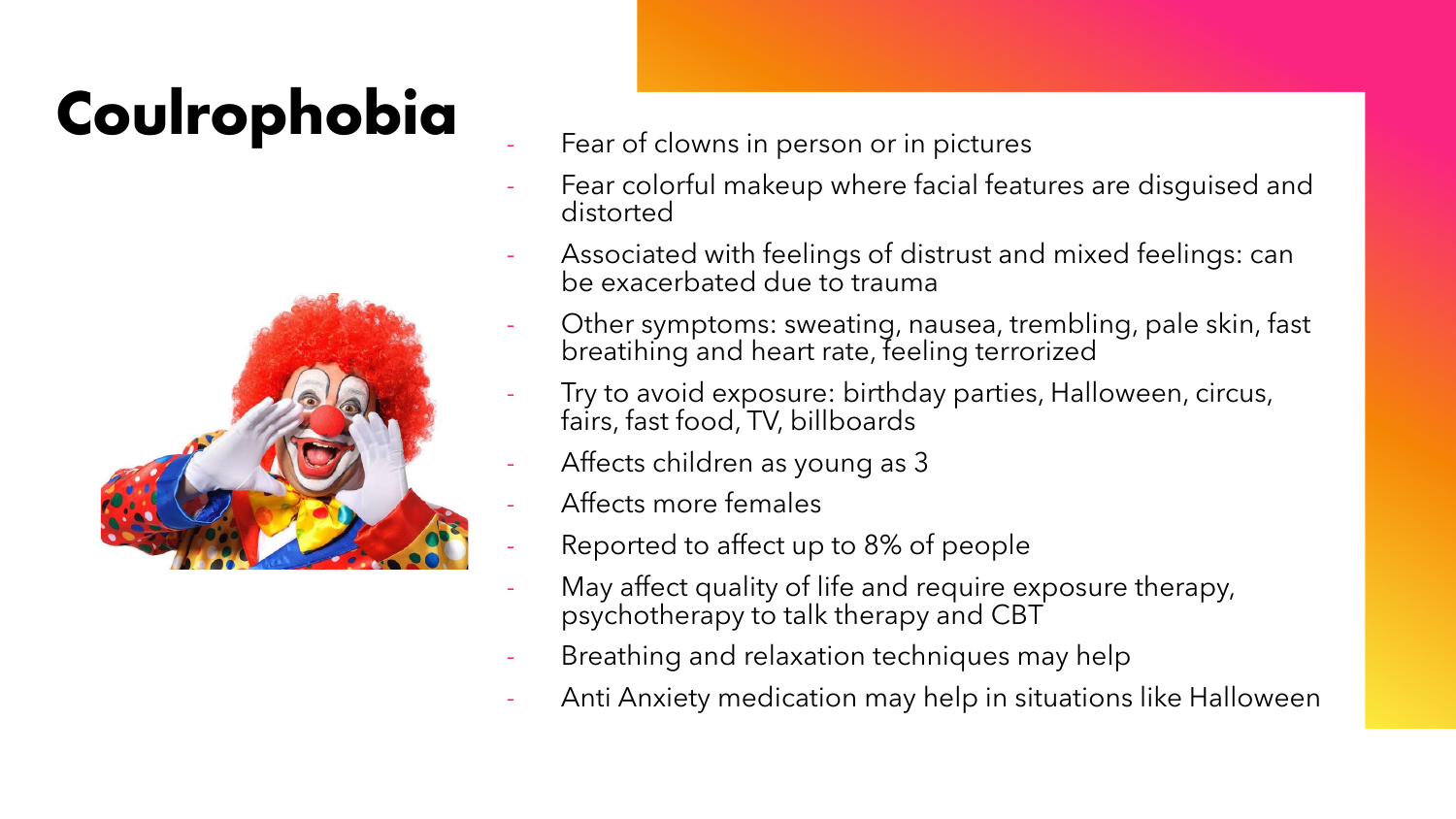# Top Fears

### **[Source](https://www.anxioustoddlers.com/worries-by-age/#.YYu1OWBByUk)**



**Child Therapist's List of Top Worries by Age**